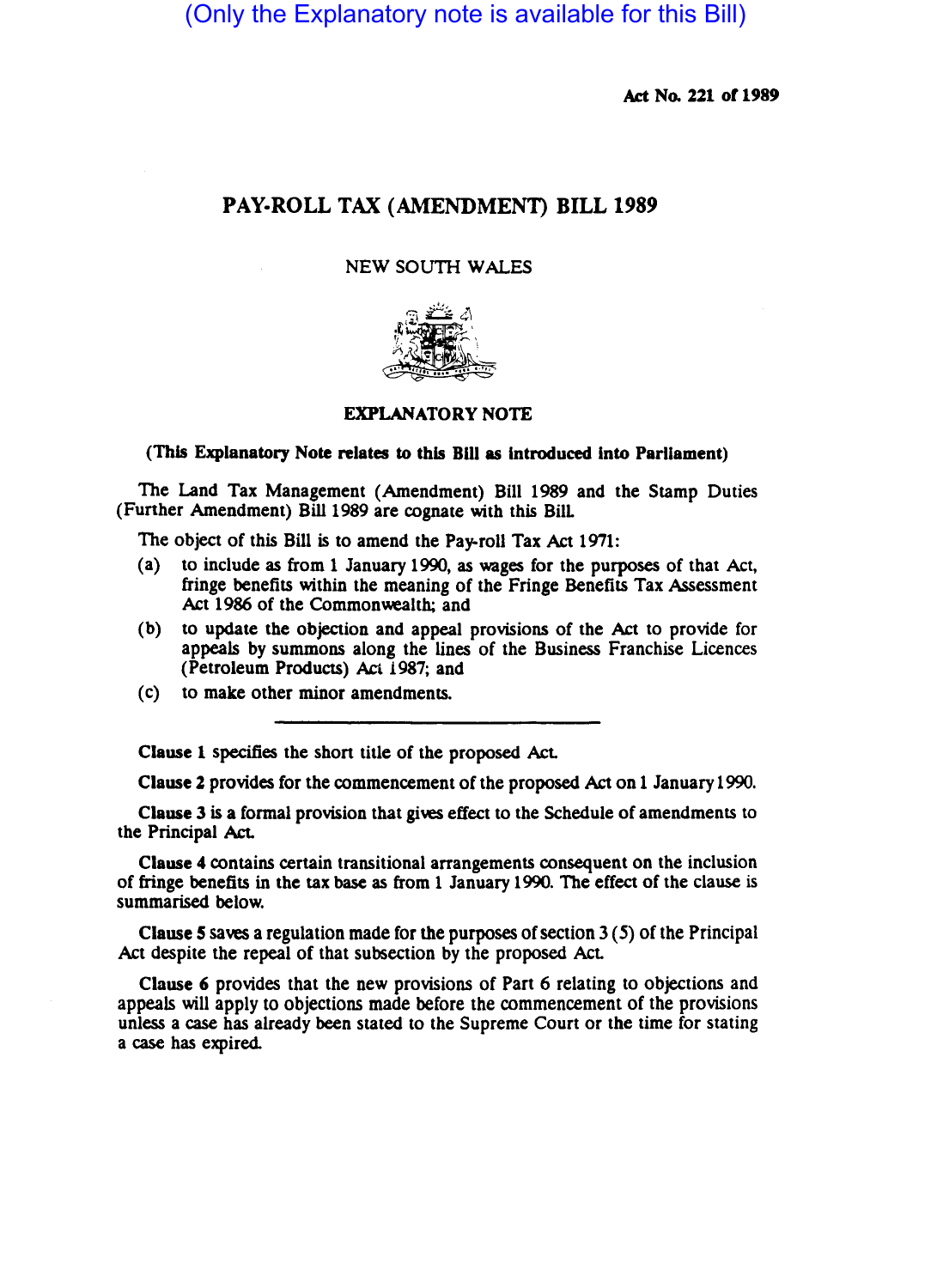## SCHEDULE 1· AMENDMENTS RELATING TO FRINGE BENEFITS

Schedule 1 (1) (a) inserts a definition of "fringe benefit". With a minor exception, the term is defined to have the same meaning as in the Fringe Benefits Tax Assessment Act 1986 of the Commonwealth.

Schedule 1 (1) (c) and (d) and (2) substitute the definition of "wages" by omitting the existing definition and supporting provisions and by inserting a new definition as proposed section 3AA The meaning of "wages" is extended by the addition of:

- fringe benefits
- non-income tax deductible employer contributions to superannuation funds
- lump sum payments of leave on termination of employment (except in so far as the payments are referable to entitlements accruing before 1 January 1990)

Schedule 1 (1) (b) makes a consequential amendment.

Schedule 1 (3) amends section 3A to extend the liability to tax on fringe benefits to fringe benefits provided under certain contracts for the supply of services.

Schedule 1 (4) inserts proposed section 9 which provides that the taxable value of a fringe benefit is the taxable value determined under the Commonwealth Act

Schedule 1 (S) inserts proposed section 13A which specifies the bases on which fringe benefits are to be included in monthly returns of wages for pay-roll tax purposes. An employer must include the actual monthly value of the fringe benefits unless, for ease of administration, the employer elects to include one-twelfth of the New South Wales fringe benefit taxable amount in a preceding annual Commonwealth return. The proposed section provides for an annual reconciliation to be made against the most recent annual Commonwealth return furnished before the dose of the pay-roll tax year. An election, once made, may only be terminated with the approval of the Chief Commissioner of Pay-roll Tax The proposed section also specifies the basis on which a final adjustment of pay-rOll tax is to be effected by an employer who ceases to be liable to pay-roll tax

Clause 4 provides for the inclusion of fringe benefits in monthly returns furnished in relation to the first 6 months of 1990. Without affecting an employer's liability to pay pay-rOll tax. fringe benefits are not required to be included in returns relating to the months of January, February or March 1990. (By 28 April 1990, an employer is required, under the Commonwealth Act. to furnish a fringe benefits tax return for the Commonwealth's tax year which ends on 31 March 1990.) For the pay-roll tax return for the month of April 1990, an employer must include the actual monthly value of fringe benefits provided during the months of January, February, March and April 1990 unless, for ease of administration, the employer elects to include one-third of the New South Wales fringe benefits taxable amount in its last annual Commonwealth retum For the pay-roll tax returns for the months of May and June, an employer must include the actual monthly value of the fringe benefits provided during those months or, if the employer has elected to pay tax on the fringe benefits taxable amount shown in its last annual Commonwealth return, one-twelfth of that amount for each month.